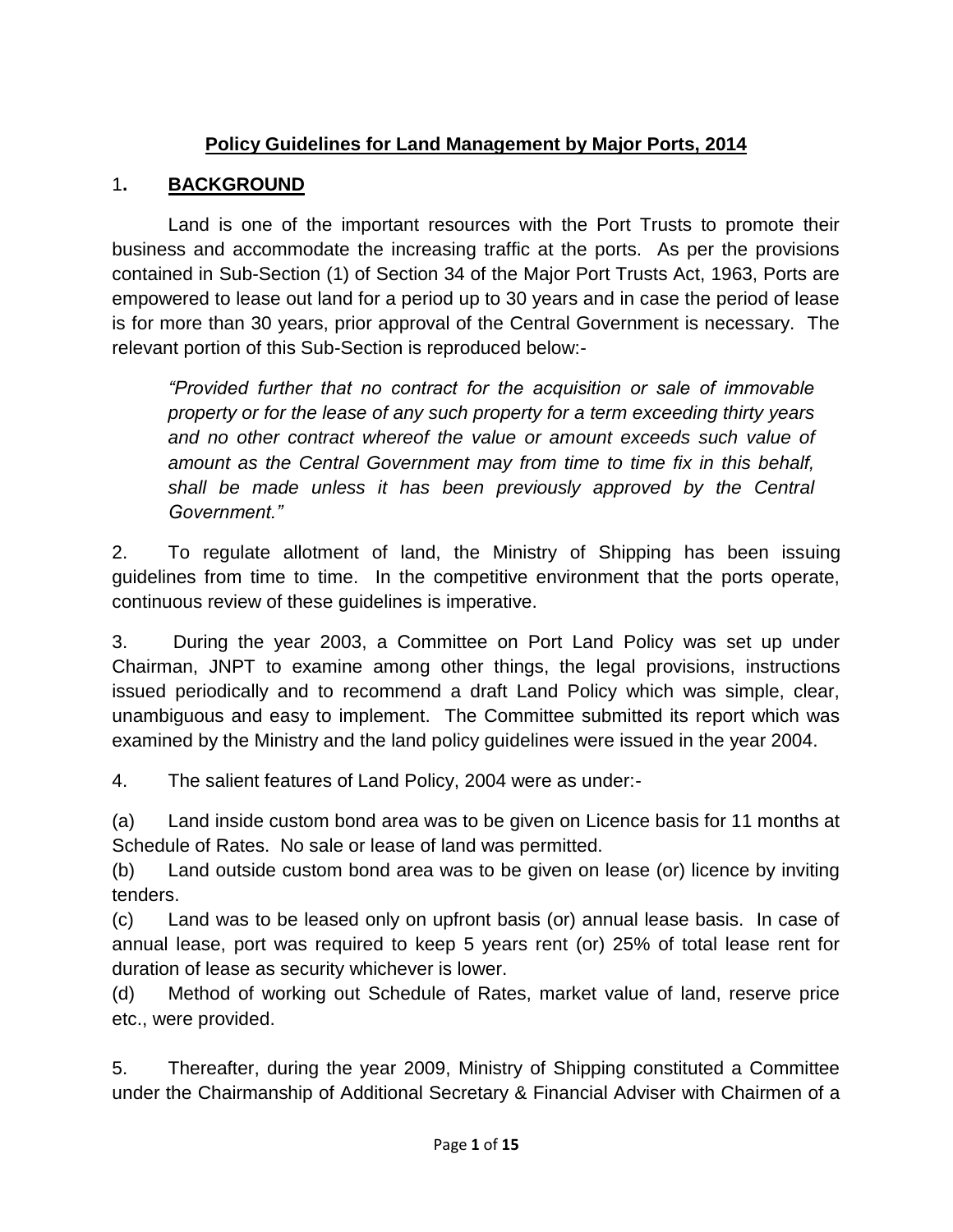few major ports, Managing Director, IPA and Joint Secretary (Ports) as Members, and the above Committee was given the following mandate:-

- (a) to re-look at the policies which are directly having a bearing on the functioning of Major Ports; and
- (b) to recommend various steps for increasing efficiency of the ports and encourage private enterprise in functioning of major ports with a view to provide efficient and economic end to end solutions to the ultimate customers.

6. The Committee Report was examined and deliberated upon in the Ministry after which a 'draft Land Policy" was prepared. This draft Land Policy was put up on the web-site of the Ministry inviting comments and suggestions. After examining the suggestions, the Ministry issued the Land Policy 2010.

- 7. The salient features of Land Policy 2010 are as under:-
	- Policy applicable to Major Port Trusts and Ennore Port except to land relating to Gandhidham Township of Kandla Port Trust.
	- Allotment of land inside custom bound area on (a) licence basis for 11 months (b) medium term lease basis upto 10 years for certain port related structures like conveyors, silos, pipelines etc.
	- Land outside custom bound area through competitive bidding process with reserve price as 6% of market value of plot.
	- Provisions for administrative reforms like computerisation of land management system and e-payment included.
	- Terms & conditions of way leave permission included.
	- Licence Fee for water area as 50% of licence fee of abutting land.
	- In case of annual lease rent proposals, security deposit was reduced as one year lease rent.
	- A new clause was introduced for considering the leases beyond 30 years and for a maximum period of 99 years, to be finalised by an Empowered Committee comprising Secretary (Shipping), AS&FA (Shipping), JS, Ministry of Finance and concerned Adviser of Planning Commission.

8. Later a Draft Policy for land management by Major Ports 2012 was prepared by the Ministry and circulated to various stakeholders for comments and was also put up on the website of the Ministry inviting comments and suggestions. Simultaneously, Inter-Ministerial consultations were also done. Based on the inputs received, the "Policy Guidelines for land management by Major Ports, 2014" was finalised. The said guidelines have been approved by the Union Cabinet on 2/01/2014.

9. **Objectives**- The main objectives of the Policy are:-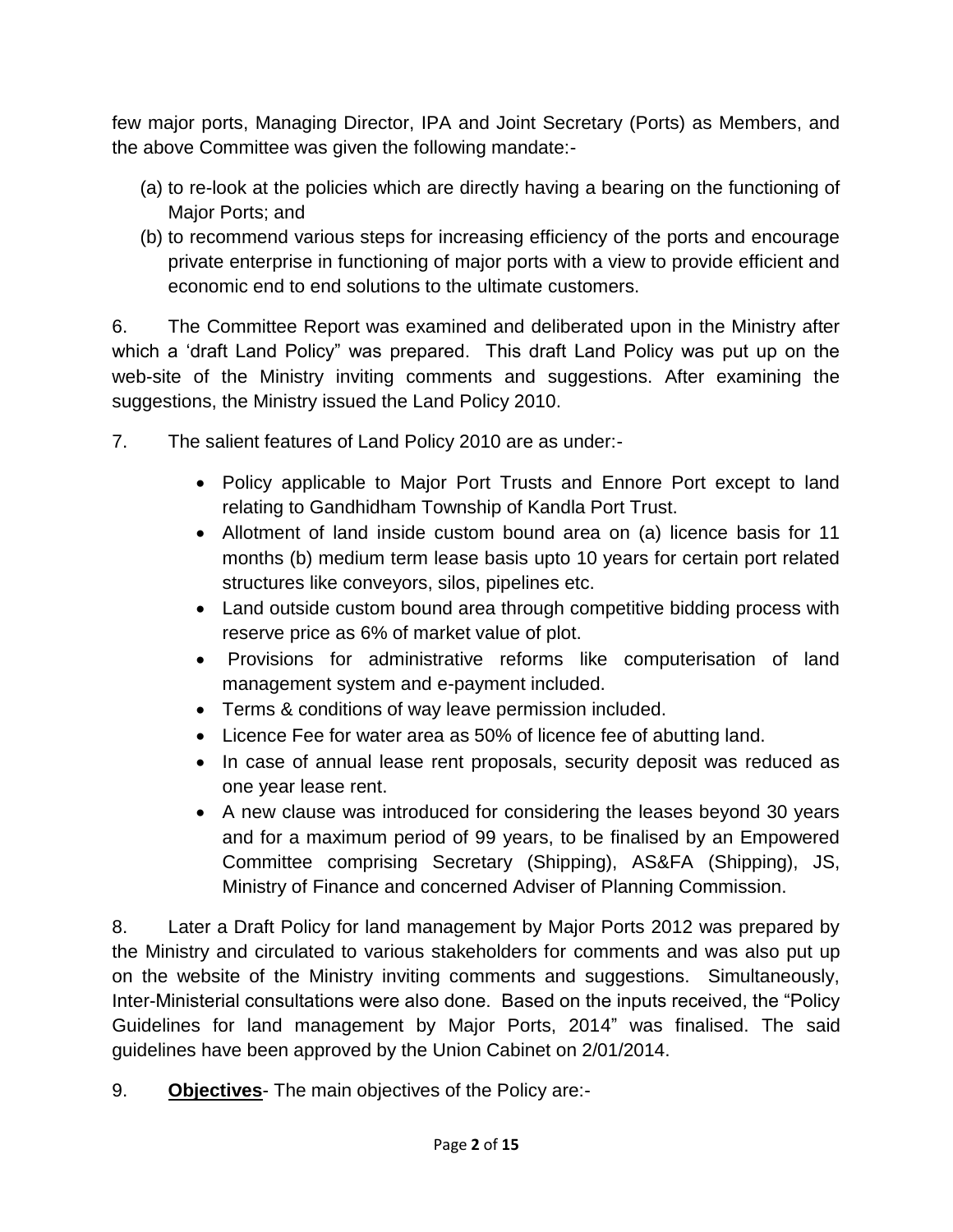- a) To ensure that land resources are put to optimum use as per the approved Land Use Plan with focus on retaining /attracting port traffic;
- b) To ensure that optimum value is realized by licensing / leasing Port land through a transparent tender-cum-auction methodology.
- c) The policy prescribes the procedure for revision of rates to enable maximum resource generation for the Ports and the methodology for regular updating of the rates in line with the market value
- d) The policy also recognizes the need for special dispensation for cases relating to educational and securitypurposes.

10. Scope**:** The policy is applicable for all Major Port Trusts and Ennore Port Limited except for the land relating to the Township areas of Kandla, Mumbai and Kolkata Ports for which separate policy will be formulated.

11. Empowered Committee Mechanism: There shall be an empowered Committee comprising of AS&FA (Shipping), Joint Secretary (Ports), Joint Secretary of the Department of Economic Affairs, and the concerned Adviser of the Planning Commission, for discharge of such functions as are allotted to it under this policy.

12. These policy guidelines for land allotment would be applicable to all new *PPP* projects also. For such projects, approval of the project by the competent authority will be taken as approval for the licence of the land component of the project.

13. **Land Use Plan:**Every Major Port shall have a Land use plan covering all the land owned and/or managed by the Port. Such plans shall be approved by the Board and a copy would be forwarded to the Government. Any proposal for revision of land use plan shall be finalized by the Board only after considering the objections and suggestions received from the various stakeholders. Land use plan of major ports shall be reviewed by the Board at least once in every five years.

#### 14. **Land Allotment Policy:**

Land can be allotted either on licence or lease basis as per the approved Land use Plan/Zoning.

14.1 The expression "Lease" shall have the meaning assigned to it as in Section 105 of the Transfer of Property Act, 1882 . Accordingly, lease is defined as transfer of a right to enjoy immovable property, made for a certain time, expressly provided for, in consideration of a price paid or promised, or of money to be rendered periodically or on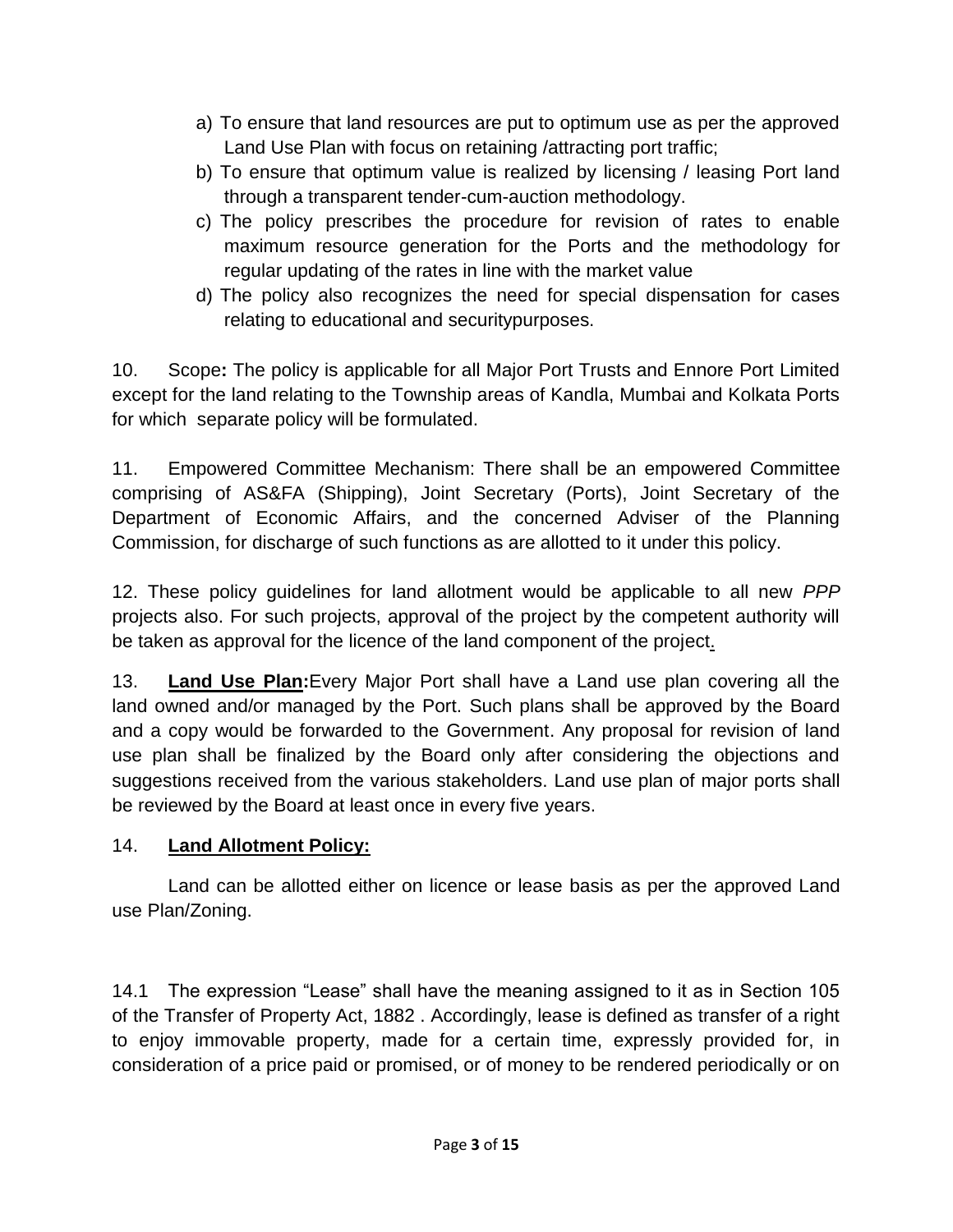specified occasions to the transferor by the transferee, who accepts the transfer on such terms.

14.2 The expression "licence" shall have the same meaning assigned to it as in Section 52 of the Indian Easements Act, 1882. Accordingly, licence is defined as a right granted to another person by the grantor, to do or continue to do upon the immovable property of the grantor, something which would, in the absence of such right, be unlawful, and such right does not amount to an easement or an interest in the property.

14.3 The word "Port" and "Board" wherever used in the policy directives connote "Port Administration" and 'Board of Trustees/ Directors' respectively.

### 15. **Custom bond area:**

### 15.1.**Fresh allotment of land:**

a) The land inside custom bond area, which is required on an immediate basis, shall be given on licence basis only and no lease may be permitted. Wherever feasible, such licence shall be issued only by inviting competitive tenders. The guidelines laying down the detailed procedure in this regard shall be framed and approved by the Board of the Port. The licence may be granted upto a maximum period of 11 months and shall be at the bid value discovered through the tender-cum-auction, wherever feasible and would be approved by the Board. In cases, where the tender-cum-auction is not possible, land can be allocated on licence basis at the latest market value which would be the value notified under para-18 (c). However, allotment of land by not resorting to tender-cum-auction methodology should be exercised as an exception.

b) The Port may also allot land inside the Custom bond area for activities vital to Port operations or for those which clearly aid Port activities and sea trade, such as, setting up of duty free shop, communication centres, parking facilities, passenger facilities like shopping centres, cyber cafes, health clubs etc. and security related activities. The tenure of license for such land will be decided by the respective Port Trust Boards and such tenure shall not exceed 5 years. All such proposals should, however, have the necessary statutory and/or administrative approvals. Land is to be allotted through tender -cum -auctionmethodology through acompetitive bidding process over the reserve price of such plots which shall be worked out by the Land Allotment Committee of the Port and approved by the Port Trust Board. Land can also be allotted on nomination basis to CPSUs/SPSUs for activities that are vital to Port operations or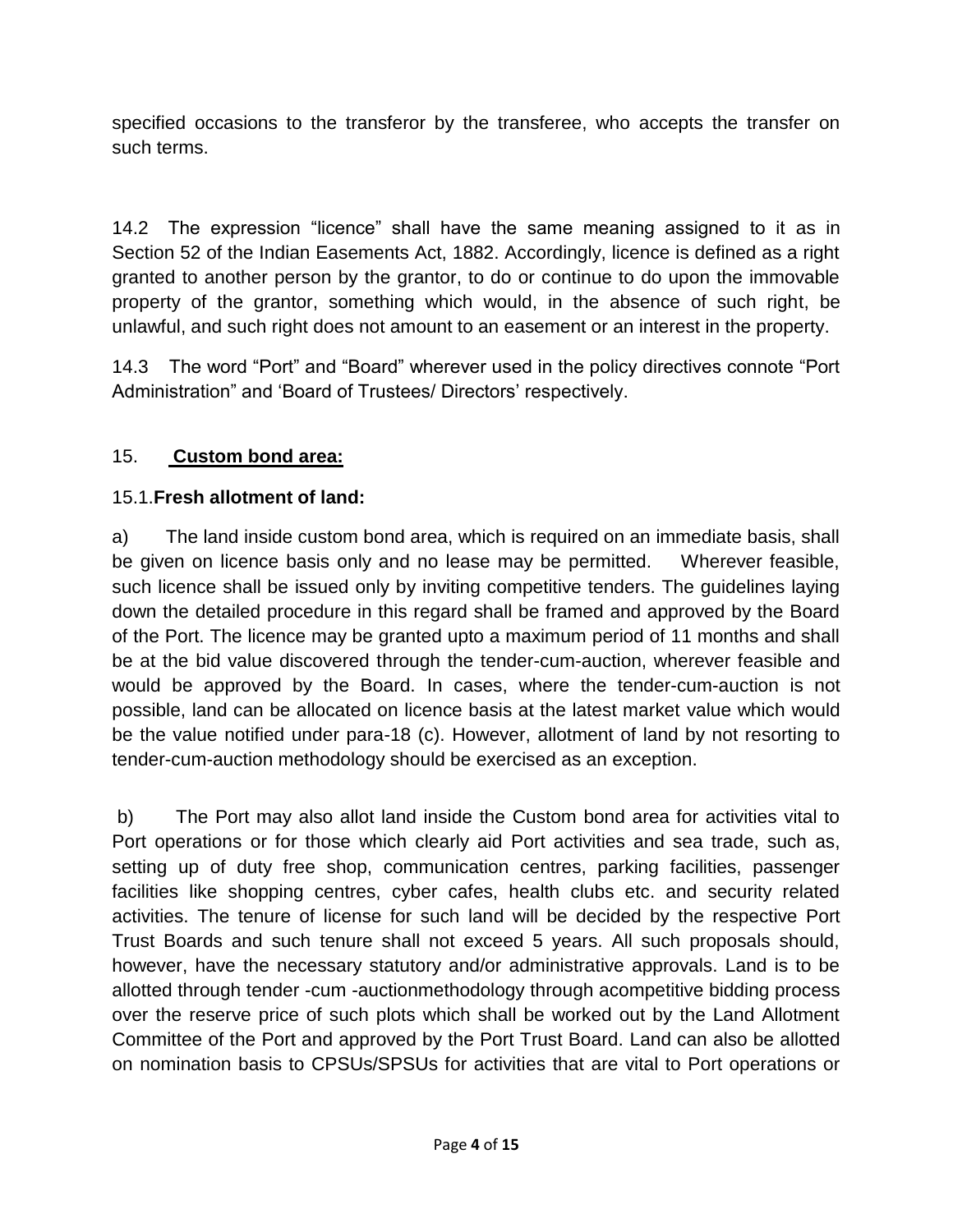which clearly aid port activities at the latest market value which would be the value notified under para-18 (c).

### 15.2. **Renewal of existing land leases:**

Even though it would be ideal that land inside custom bond area is allotted on licence basis only, it is observed that some major Ports have allotted land on long term lease basis inside the custom bond area before the land policy guidelines issued in the year 2004 came into force and original lessees have created permanent structures on the land. The procedure outlined in Para 16.3 will also be adopted for renewal of lease of such lands inside the custom bond area.

#### 16. **Outside Custom bond area:**

16.1 **Licence of land:** Normally, land outside custom bond area shall be given on lease basis only. However, in specific cases, for reasons to be recorded in writing, land can be given on licence basis onlyfor Port related activities. Licence of land outside custom bond area will also be governed by the same methodology and conditions as are applicable in case of land inside custom bond area, as spelt out in Para 15 above.

#### 16.2. **Fresh Leases:**

(a) Land should be leased only in accordance with the land use plan.

(b) Land can be leased up to a maximum cumulative period of 30 years by the Port with the approval of the Board. Renewal of leases beyond thirty years and for a maximum cumulative period of 99 years should be recommended by the Port Trust Board after satisfying itself that the same is required to be renewed and that the Port does not require the said land for its own use. Renewals will be granted through the Empowered Committee mechanism subject to the approval of the Government and renewals will be limited to a maximum cumulative period of 99 years.

(c) In certain cases the lessee may require land for capital intensive investment like tank-farms, refineries etc. The Port, may at its option decide to fix the tenure of lease for a period which is more than 30 years. Such proposals are to be submitted with the recommendations of the Board to the Empowered Committee for its approval. The Port in its land-use plan should identify land which can be allotted on long-term lease basis, i.e. for a tenure of 30 years and beyond.

(d) Land shall be leased through tender -cum -auction methodology through a competitive bidding process over the reserve price of such plots which shall be worked out by the Land Allotment Committee of the Port and approved by the Port Trust Board and by TAMP. At the tender -cum -auction stage, depending upon its financial requirement, the Port may decide to invite bids either on- (i) Upfront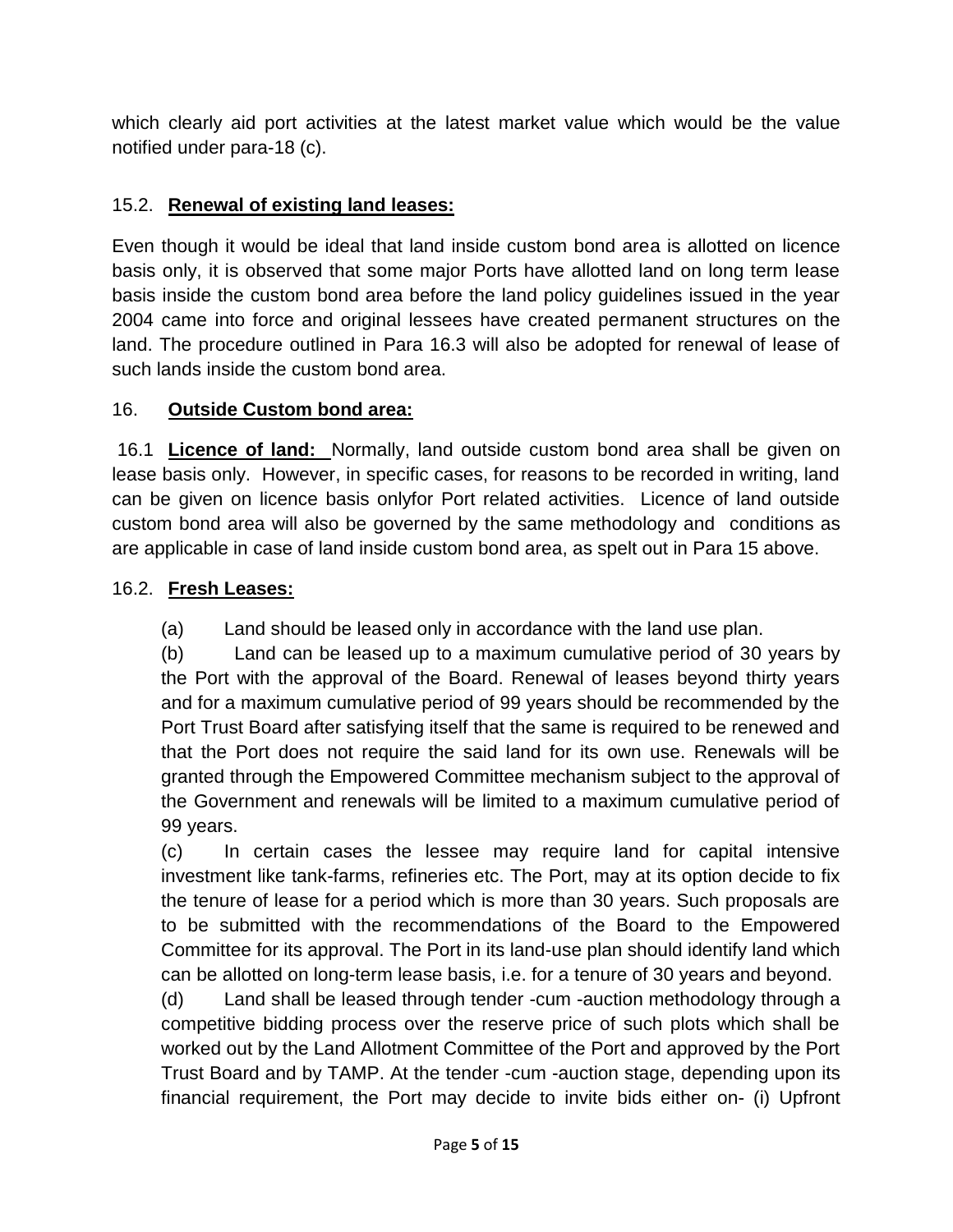basis, where the bidding parameter is the one-time upfront payment offered by the bidder for the lease period and a nominal lease rent of Rs. One per square metre to be collected every year for the currency of lease period, or; (ii) Premium basis, quoted by the bidder over and above the Reserve Price in terms of the annual lease rent, calculated as per the provisions of para-18(b). While leasing out land on upfront basis, the Board shall fix the Reserve Price which would be the NPV of the sum total of annual lease rentals calculated as per Para 18(b), escalated annually at the rate approved by the Board as indicated in para 18(c). The discount factor would be the longest term G-sec rate as per the latest RBI Bulletin. In both cases, the Port shall keep equivalent of two years rentals as security deposit.

(e) A Land Allotment Committee shall be constituted by the Port Trust Board consisting of Deputy Chairman of the Port, and Heads of Departments of Finance, Estate and Traffic. The Land Allotment Committee will finalise the Reserve Price as per the methodology explained above and in Para 18(b).

(f) In respect of PPP projects, the annual lease rent based on updated/latest market value with the approved rate of annual escalation would be indicated to the bidders at the bidding stage itself. With respect to land allotted for captive facilities, the lease rentals for the land allotted shall be recovered from the user as per the annual lease rental based on market value notified as per Para-18(c), with the approved rate of annual escalation. The lease rental, as well as the rate of annual escalation would be approved by the Port Trust Board.

(g) For Government schools and colleges, land can be allotted by the Port Trusts on nomination basis provided allotment is in the interest of the Port Trusts. The land allotted to such entities to be used exclusively for the purpose for which it has been allotted and under no circumstances, the usage can be changed. In case the leased land is not used for the purpose it is granted, the lease to be terminated and the land so allotted to be resumed by the Port. No transfer/subletting of such lease will be permitted. Concession upto 75% on the annual lease rent arrived at on the basis of updated/latest market value may be granted to government schools and colleges.

(h) Land can also be allotted on nomination basis to Government Departments, Statutory Local Bodies, Statutory Authorities/Autonomous Organisations under State/ Central Ministries, Central Public Sector Undertakings (CPSUs), State Public Sector Undertakings (SPSUs) and security agencies like State Police, CISF, Coast Guard and Navy, subject to the availability of land and on the basis of updated/latest market value notified in accordance with Para 18(c).In cases where any CPSU/SPSU/Statutory Authority enters into Joint Ventures (JV) with private party/parties and the said CPSU/SPSU/Statutory Authority is the lead promoter and has the largest share-holding in the said JV,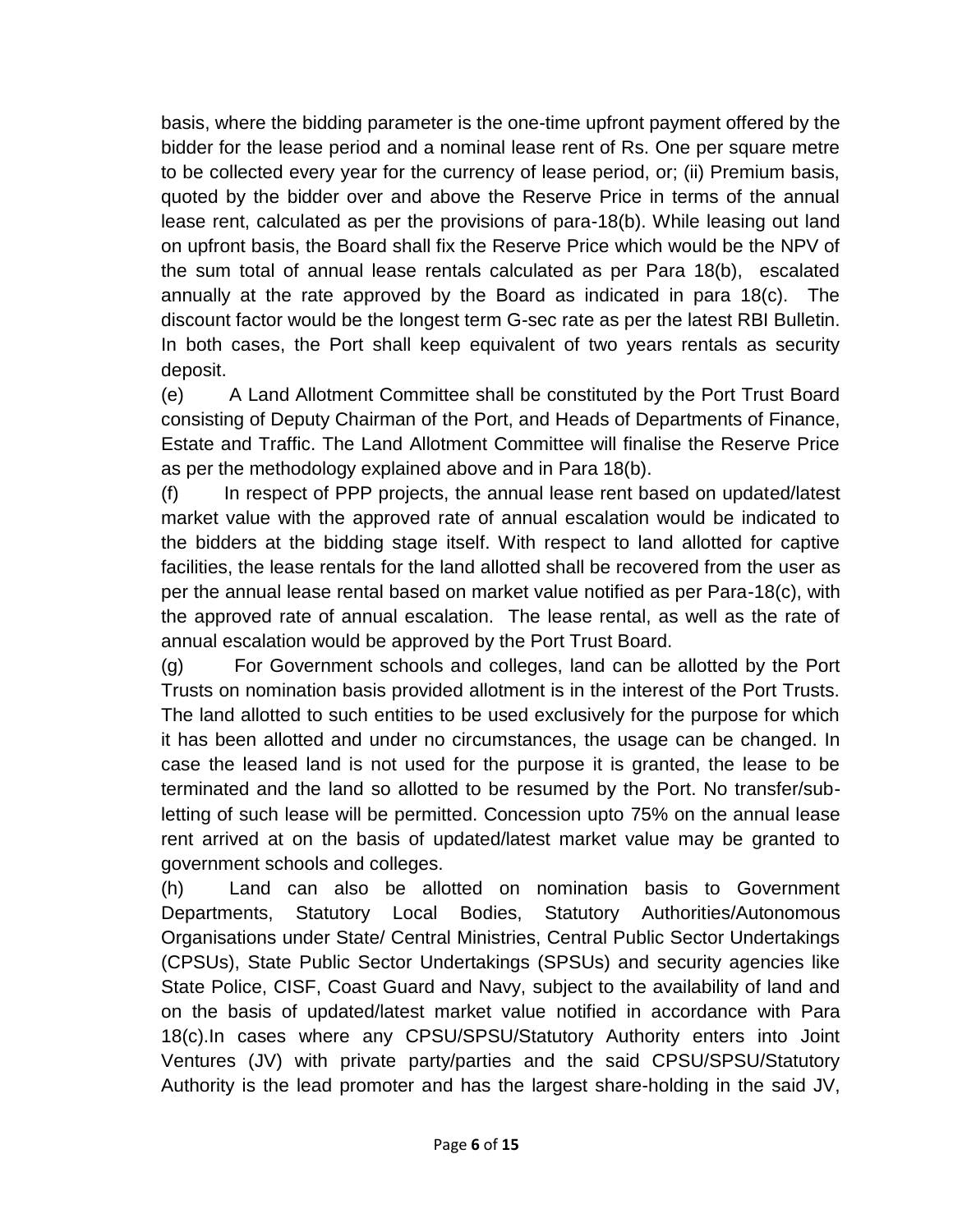Port Trust Board may decide to allot land to them also on nomination basis with the approval of the Port Trust Board after incorporating appropriate safeguards. Concession may be granted to security agencies and Government Departments only upto 50% of the annual lease rent. However, in respect of land to be allotted to government departments which are essential to the functioning of the Port like customs, electricity department, health department and for core security functions, concession upto 75% of the annual lease rental can be considered by the port. But such concession can be given for only small extent of land required for core operational purposes imperative for Port functioning and not otherwise. The issue of granting concession and the quantum may be decided on a case to case basis by the Port Trust Board, after recording the reasons in writing.

(i) When entering into a joint venture for improving Port connectivity or Port development with any public authority, land required for such projects, valued at its updated/latest market value may constitute the equity of the Port in such joint ventures.

(j) The Port Trusts should not entertain any proposal for allotment of land to religious institutions or for religious purposes or to political institutions.

#### 16.3. **Renewal of Existing Leases:**

(a)In cases of renewal of existing leases with or without renewal option, the Port should verify if the land is required for its own use. If it is so required, the Port shall take possession of the land on expiry of lease.

(b) If the land is not required by the Port for its own use, the Port should then check whether the land use is consistent with the land use plan and whether the lessees are not in default. Thereafter, if it is so, the following procedure will be adopted for renewal of lease of land outside the custom bond area.

(c) During the process of renewal of existing leases, the Port is required to differentiate between those lease-agreements that stipulate automatic renewal and those that do not provide for such automatic renewal at the end of the leaseperiod. In cases of renewal of existing leases, without automatic renewal option at the end of the lease-term, the land will be put to tender-cum-auction with the first right of refusal to be extended to the existing lessee. The existing lessee should be allowed to match the H-1 bid. If any structures has been constructed by the earlier lessee on the leased land, it would be valued by a third party valuer to be agreed upon by the Port Trust and the earlier lessee and the successful bidder has to remit the value of the structures which would be passed on to the previous lessee. The bidding and auction would be only on the reserve price of the land.With a view to dissuade non-serious bids, EMD for a valid bid should be fixed at 10% of the updated/latest market value of the land being put on tender. If the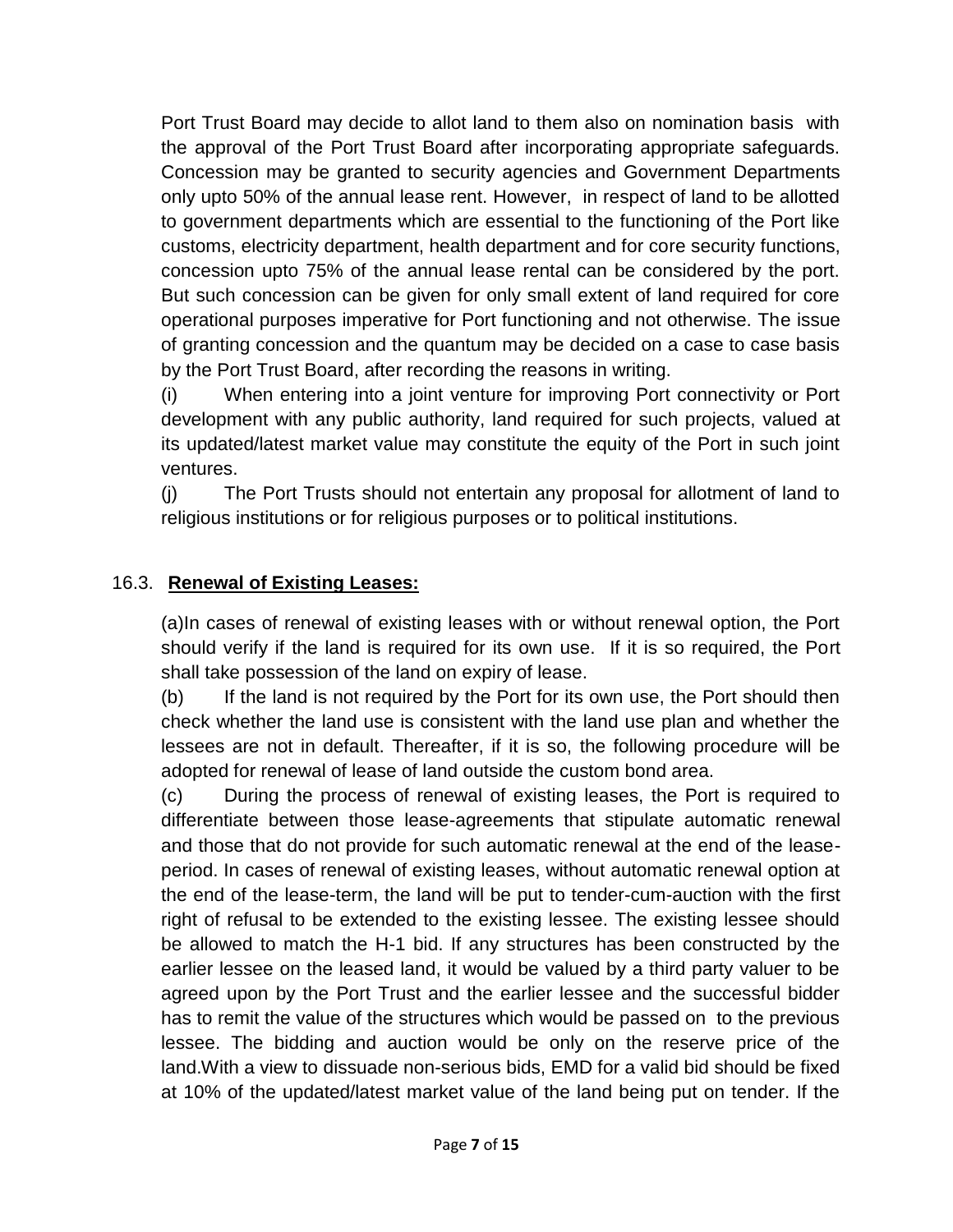only bidder is the existing lessee, the annual lease rental would be determined on the basis of the updated/latest market value notified as per Para 18(c) or the price quoted by the existing lessee in the tender-cum-auction, whichever is higher.

(d) In respect of lease agreements with automatic renewal option, the lease can be renewed by the Port Trust Board by treating it as a fresh lease at the updated/latest market value, notified as per Para 18(c).

(e) No renewal clause is to be provided in the lease-agreements entered into after coming into effect of these guidelines.

(f) Any renewal of lease to the original party over and above the existing period is to be approved by the Board, provided that the cumulative lease period does not exceed 30 years.

(g) Any extension beyond 30 years and for a maximum period of 99 years has to be recommended by the Port Trust Board and the same will be examined and scrutinized by the Empowered Committee which would satisfy itself regarding the justification for such extension and competitiveness of the rate at which such extension is to be granted. Thereafter, approval will be granted by the Government.

(h) After the expiry/termination of lease and despite receiving the notice thereof, or forfeiture of lease on account of change of user, assignment etc., if the lessee continues to occupy it unauthorizedly, the lessee shall be liable to pay compensation for wrongful use and occupation at three (3) times the annual lease rent based on updated/latest market value, till vacant possession is obtained by the Port. In cases of land allotted on upfront basis, the equivalent annual lease rent would be calculated on pro-rata basis.

(i) For existing leases, at the time of expiry/termination of lease, the lessee shall remove all structures at his own cost under the following conditions:-

- (a) Within three (3) months of expiry/termination, if Port decides not to reauction that land; or,
- (b) Three months after tender-cum-auction, if the existing lessee was not successful.

Beyond this period, the lessee shall be liable to pay compensation for wrongful use and occupation at three (3) times the annual lease rent, till vacant possession is obtained. In cases of land allotted on upfront basis, the equivalent annual lease rent would be calculated on pro-rata basis. If the Port so decides, for reasons to be recorded and approved by the Port Trust Board, it may also take over the structures after third party valuation of the assets with the concurrence of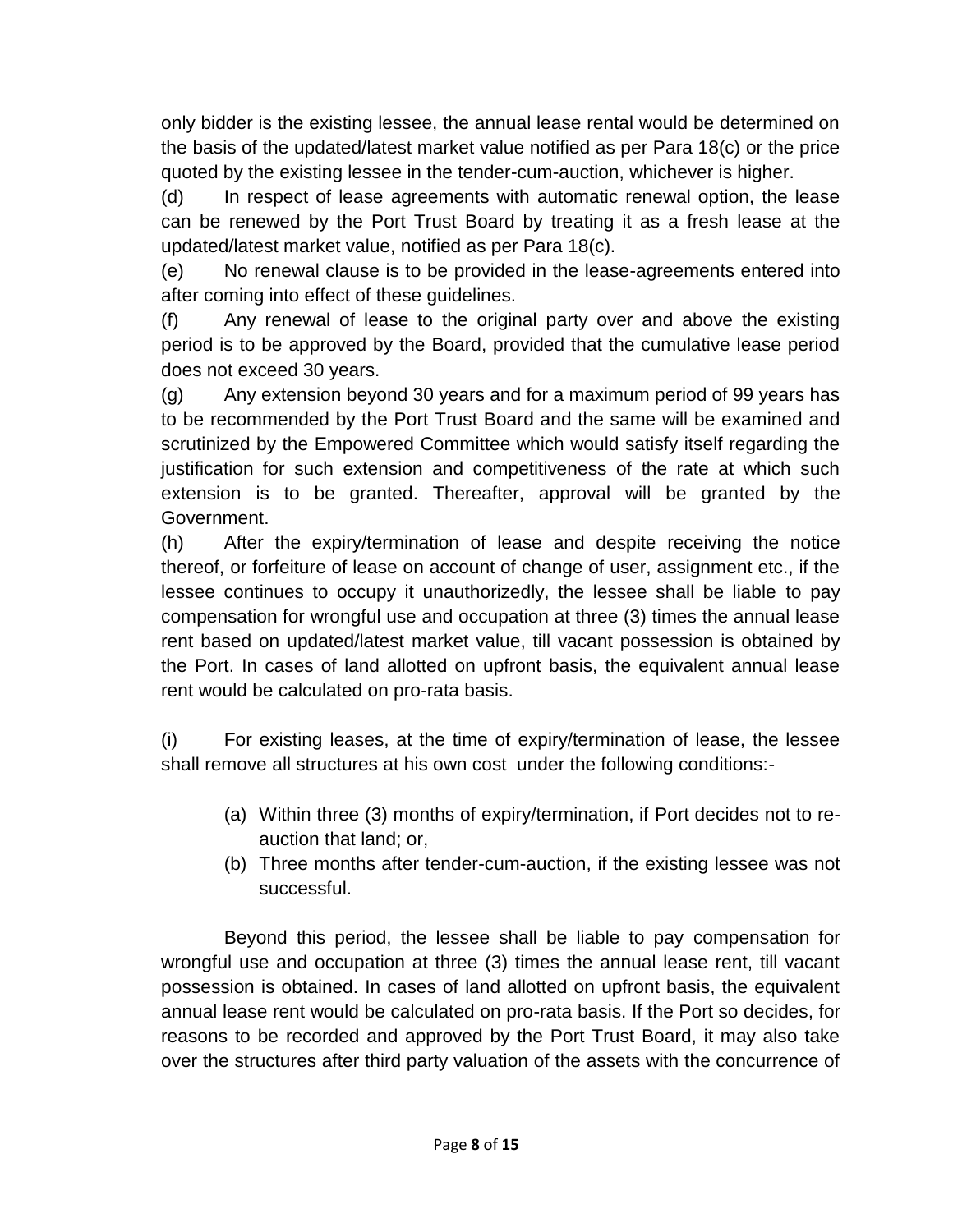the lease holder. In case removal of structures is to be carried out by the Port, it would be at the cost of the lessee.

(j) The process of renewal of existing leases should be initiated by the respective Ports well in advance, before the term of lease expires. The automatic renewal of existing leases should be preferably done within three months of receipt of such application for renewal. Liability to pay compensation for wrongful use by the lessee will not arise, if the delay in renewing such leases is wholly attributable to the Port.

(k) In respect of old leases, where the terms of lease stipulate automatic renewal at pre-determined rates, such cases are to be reviewed by the Board on a case to case basis from the point of view of the reasonability of such terms of renewal, including the rates. In such cases, the endeavour should be to migrate to lease rentals based on latest market value.

# 17. **General- Applicable to existing and new leases:**

(A) The lessee may be allowed to transfer the lease as per extant laws after obtaining prior approval of the Board of Trustees provided the transferee takes over all the liabilities of the original lessee/ allottee. Such transfer shall be for the remaining duration of the lease and in accordance with the Land Use Plan of the Port. Before allowing such transfer, the Port shall recover:-

# **(i). In case of leases granted on upfront basis**

 In case of those lands which were originally given on lease on upfront- rental basis, the transfer as per extant laws may be allowed subject to the transferee agreeing to pay the following:-

(a) An undertaking for payment of the upfront rental as calculated on pro-rata basis for the balance period; and

(b) A fee equal to 50% of the pro-rata upfront rental payable upto the time of transfer.

# **(ii). In case of leases granted on annual lease rent basis**

In case of leases granted on annual lease rent basis transfer may be allowed subject to:-

(a) An undertaking for payment of the annual lease rental for the balance period, and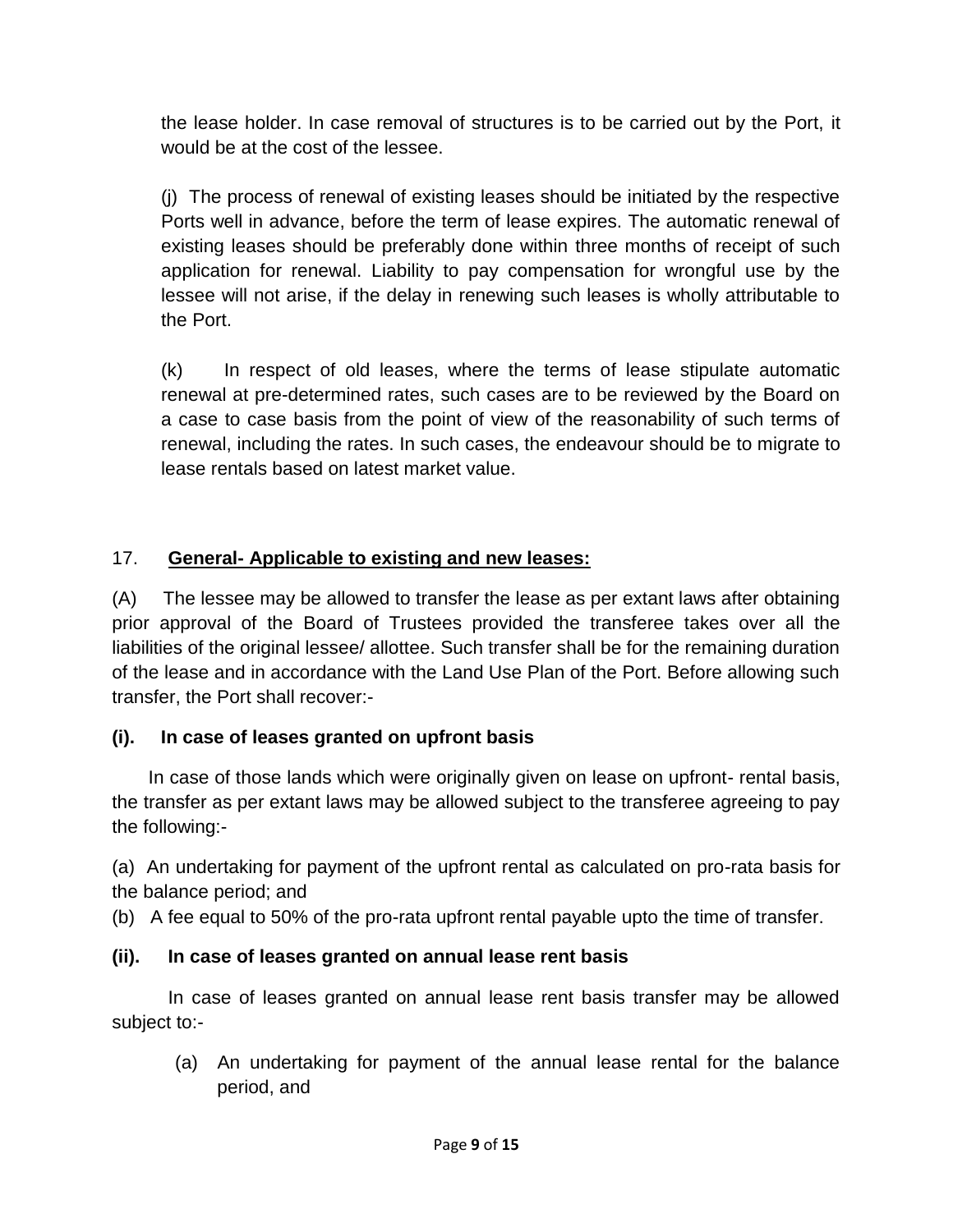(b) A fee equivalent to 50% of the total lease rent payable by the original lessee upto the time of transfer.

B. The lessee may be allowed to sublet/partially sublet the leased premises to another party for the same purpose for which it was originally allotted. Also, such subletting shall be in accordance with the Land Use Plan and before allowing this, the Port shall recover 50 % of the rent charged by the lessee from the sub-lessee for the entire period of sub-lease irrespective of the fact whether land was originally allotted on upfront basis or annual rental basis. It is clarified that the original lessee would continue to remain responsible for payment of lease rent and for adherence to the terms and conditions of lease. However, in respect of leases which shall be entered into after the coming into effect of these guidelines, in cases where, the lessee is not able to utilize the entire land leased to him, the portion of the lease premises not required by him should be surrendered and no subletting shall be permitted.

C. All proposals for transfer / subletting should be evaluated by the Land Allotment Committee and thereafter approved by the Board of Trustees.

D. NOC can be granted for mortgage of leasehold land, along with the permissible structures erected by the lessee thereon in favour of reputed financial institutions/ scheduled banks, subject to the Port retaining the first charge on them. The Board of Trustees may permit the mortgage on collection of a nominal fee commensurate with the size and lease value of the land to be fixed by the Trust Board.All proposals for grant of NOC for mortgage may be duly recommended by the Land Allotment Committee and approved by the Chairman of the Port.

E. Each lease agreement should specifically provide for termination of lease, if the leased land is not utilized for the purpose for which it is allotted, within two years of the allotment, or such shorter period as may be fixed at the time of approval of the lease.

However, this period of two years can be extended by the Board maximum upto one more year from the date of physical possession of land in respect of security/ government agencies only. Similarly, each lease agreement should specifically provide for surrender of lease, subject to prior notice by the lessee at least 6 (six) months in advance.

F. After the expiry/termination of lease or forfeiture of lease on account of change of user assignment, etc., if the lessee continues to occupy it unauthorized, the lessee shall be liable to pay compensation for wrongful use and occupation at three times the annual lease rent, irrespective of the fact whether land was originally allotted on up front basis or annual rent basis, till vacant possession is obtained. In cases of upfront bidding, the annual lease rent would be determined on pro-rata basis

G. If a lessee breaches/ violates any provision of Lease Agreement, the Port Trust Board would reserve the right to impose appropriate penalty on thelessee or cancel the lease depending upon the nature/ magnitude of breach/ violation. Such penalty may be imposed after giving a reasonable opportunity to the lessee to present his case.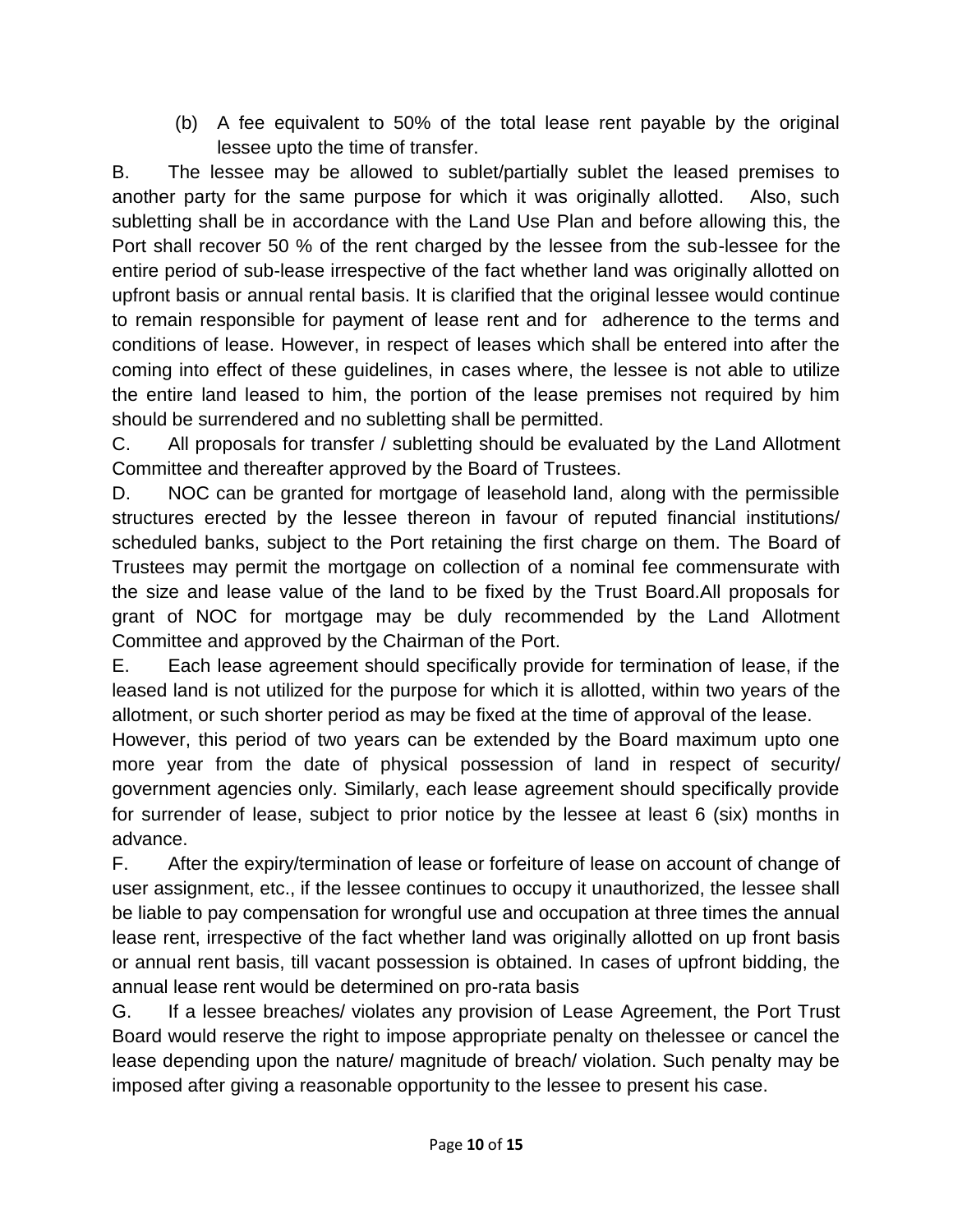H. The Port would have the option to prescribe Minimum Guaranteed Traffic/ Minimum Guaranteed Revenue as conditions for fresh leases, if deemed fit.

I. Licence fee for water area would be 50% of licence fee of abutting land.

J. The Port Trust Board shall have the right to resume possession of the leased land in public interest before expiry of lease period. In such cases, subject to availability of land, the lessee may at the discretion of the Port Trust Board be given an option to relocate activities in another suitable location to be offered by the Port, as per the land use plan.

K. The Port Trust Board shall fix objective eligibility criteria for qualification of bidders, such as net-worth, tax certifications and non-pendency of mutually admitted Port dues.

L. In respect of land situated adjoining to Defence Installations as defined in Works of Defence Act, 1903, prior concurrence of the Local Defence Authority will be required.

M. Transfer of lease should not be permitted where land has initially been allotted on nomination basis or at concessional rates of lease rent.

N. In respect of a case where the transferor extracts premium on the transfer of the lease, 50% of such premium is to be paid to the Port Trust.

# 18. **Market Value of land / Reserve Price:**

(a) Land Allotment Committee may normally take into account the highest of the factors mentioned herein below to determine the latest market value of Port land. In case the land allotment committee is not choosing the highest factor, the reasons for the same have to be recorded in writing.

- (i) State Government's ready reckoner of land values in the area, if available for similar classification/activities.
- (ii) Highest rate of actual relevant transactions registered in last three years in the Port's vicinity (the vicinity of the Port is to be decided by the respective Port Trust Boards), with an appropriate annual escalation rate to be approved by the Port Trust Board.
- (iii) Highest accepted tender-*cum-auctionrate*of Port land for similar transactions, updated on the basis of the annual escalation rate approved by the Port Trust Board.
- (iv) Rate arrived at by an approved valuer appointed for the purpose by the Port.
- (v) Any other relevant factor as may be identified by the Port.

(b) The Land Allotment Committee shall, while recommending the latest Market Value for any land would normally take into account the highest of the factors mentioned in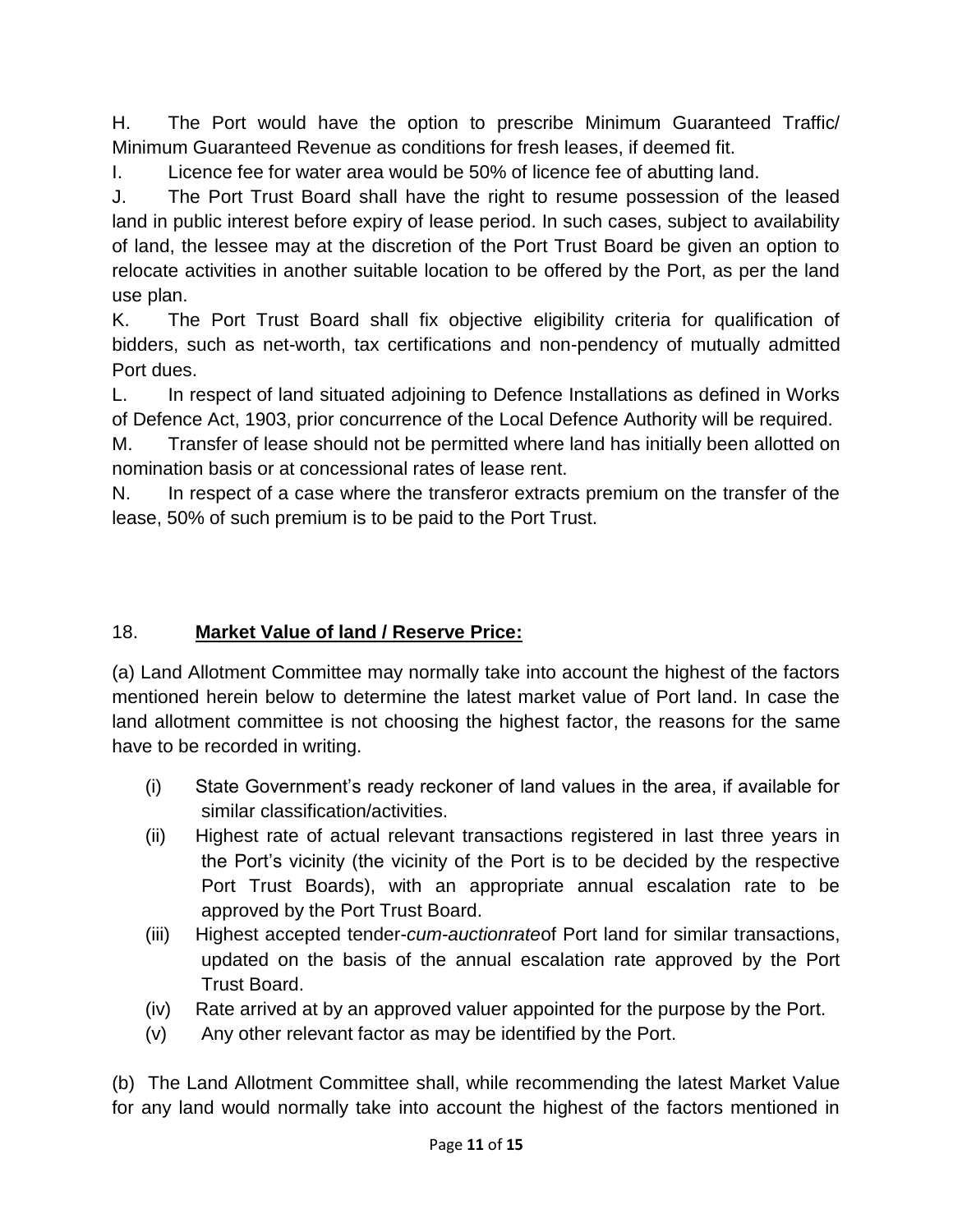Para 18 (a) above. Reserve Price in terms of the annual lease rent would be considered as a percentage of the latest market value determined in accordance with Para 18(a) above, and would in no case be less than 6% of the latest market value, to be fixed by the Port Trust Board.

(c) The Port Trust would make a proposal as outlined in para 18(a) to TAMP for fixing the market value of the land. The TAMP would notify the market value of the land after following due process of consultation with stake holders within 45 days of receipt of the proposal. The Port Trust Board will fix a rate of annual escalation which would not be less than 2%.

### 19. **Right of Way permission:**

The Right of Way permission for laying pipelines/conveyors etc., from jetties to the tank farms within & outside port area shall be given with approval of the Board. It shall neither be a lease nor a license. As far as possible, the pipeline should be permitted only underground. There shall

not be any allotment of land to a party for giving Right of Way permission. As far as possible, these shall be laid on common user basis and if the same pipeline is required by any other party, it shall be spared, on such terms as agreed between the parties and the Port Trust Board. The parties shall have to abide by the conditions specified by the

Port. An indicative list of guidelines/conditions for Right of way permission is at Annexure to this document. The Policy for giving the Right of way permission and the terms and conditions shall be formulated by the respective Port Trust Boards.

# 20. **Transparency and Accountability Provisions:**

(i) All proposals for transfer of leases, change of purpose/use, mortgage of land, Right of Way permission etc shall be recommended by the Land Allotment Committee and approved by the Port Trust Board.

(ii) The allotments through tender-cum-auction shall preferably and progressively be done through e-tendering.

(iii) All financial transactions related to land shall be made with authorized banks on e-payment basis.

(iv) Details of updated/latest market value assessed by Ports should be displayed on their websites.All matters relating to land bank belonging to a Port, including location and availability should be placed on their website.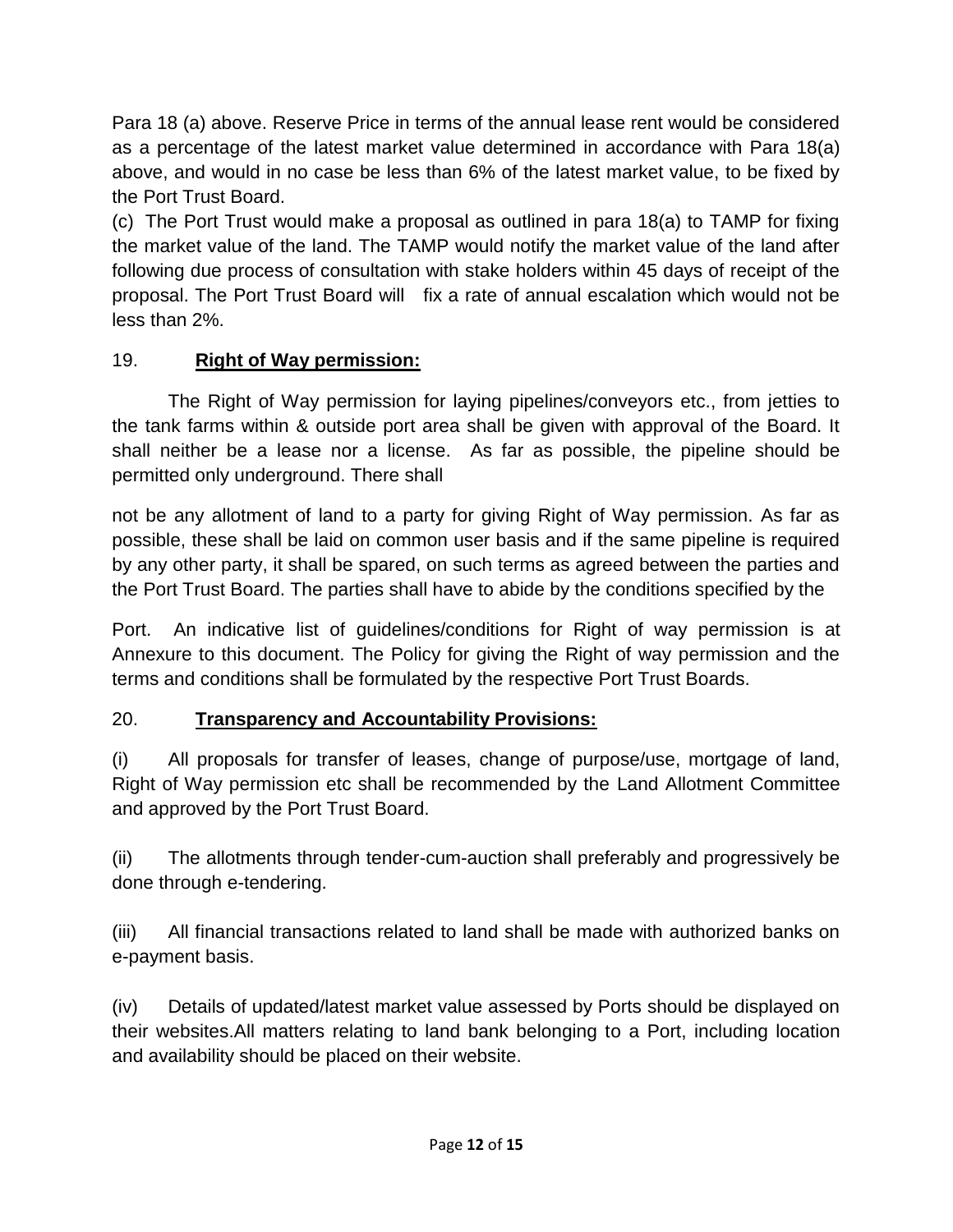(v) Any proposal for fresh lease/ licence or renewal of existing lease/licence should be placed in the public domain and reasonable time provided for inviting comments / suggestions of the public.

(vi) Any proposal for revision of the land use plan shall be published in the website of the Port Trust inviting objections and suggestions and shall be finalised by the Board after considering the objections and suggestions received.

(vii) In case of any ambiguity or doubt arising in regard to any provision, the Ministry of Shipping would have the powers to interpret and clarify the same within the overall framework and spirit of these guidelines.

(viii) In case of any difficulty arising in implementing these guidelines, the Ministry of Shipping would have the powers to relax the provisions in these Guidelines, in public interest, within the overall framework and spirit of the guidelines.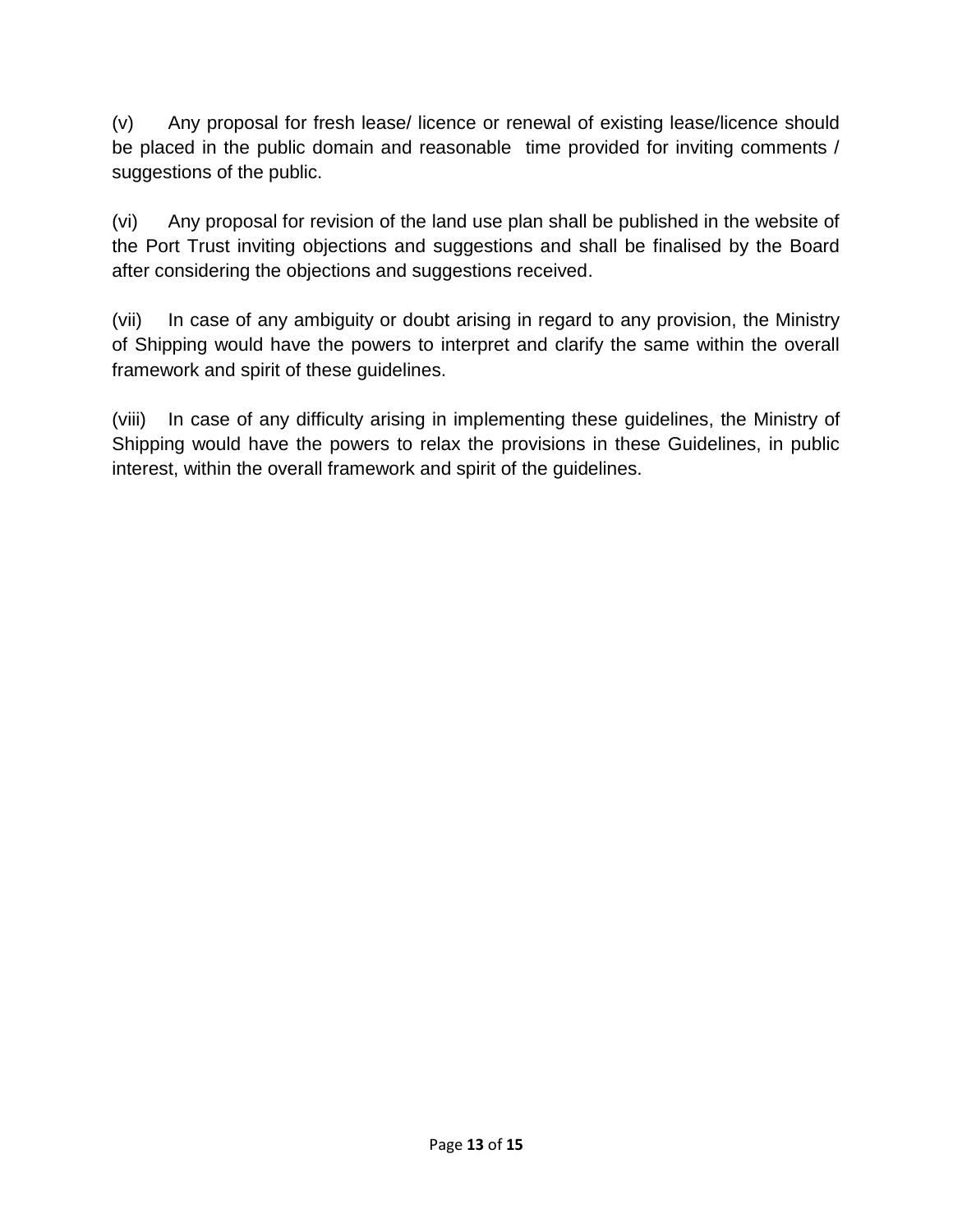#### **Broad Terms and Conditions for issuance of Right of way Permission for laying Pipelines/conveyors etc.**

- 1. The parties shall be allowed to lay pipelines/conveyors etc., on right of way basis and on purely temporary basis.
- 2. Only permission shall be given. There shall not be any allotment of land to the party nor is to be construed to be a lease or licence.
- 3. Facility compensation or right of way charges shall be paid by all parties. For the purpose of Right of way leave charges, the area occupied by pipelines shall be calculated based on the diameter and length of those pipelines. In case of multi-layer stacks, the physical area occupied by the multilayer pipeline/conveyor stacks shall be considered and the respective users shall be billed accordingly. As far as underground pipelines are concerned, if the users establish that the possession of surface area above the underground cross-country pipelines is not physically with them, the area occupied by such pipelines shall be considered as 50% of the diameter and length, for the purpose of levy of Right of Way charges.
- 4. As far as possible, the pipelines may be laid on common-user basis. If any other party wants to use the pipelines, they may be given permission on such terms as agreed to between the Parties and the Port Trust Board.
- 5. One time Supervision charges as a percentage of the cost of laying of pipelines/conveyors etc. in the port limits shall be paid by all the parties to the Port Trust. The charges would be applicable even if the supervision is done by a third party.
- 6. Each Port Trust Board would formulate and approve their own policy for one time supervision charges, MGT and additional compensation charges if any for granting way leave permission.
- 7. The Port Trust shall ensure that the wharfage and all other charges due to be paid by the party, shall be paid to the Port Trust for the cargo handled through the pipelines.
- 8. All statutory permissions including that of explosives and fire-safety etc., shall be obtained by the parties concerned from the respective authorities.
- 9. Port Trust shall reserve the right to direct the parties to remove the pipelines modify or re-route the pipelines in the exigencies or interest of the Port and the Party shall carry out the same at their own cost.
- 10. The party shall indemnify the Port Trust against all kinds of damages, loss to Port property, personnel etc., caused due to laying, maintenance and operation of pipelines.